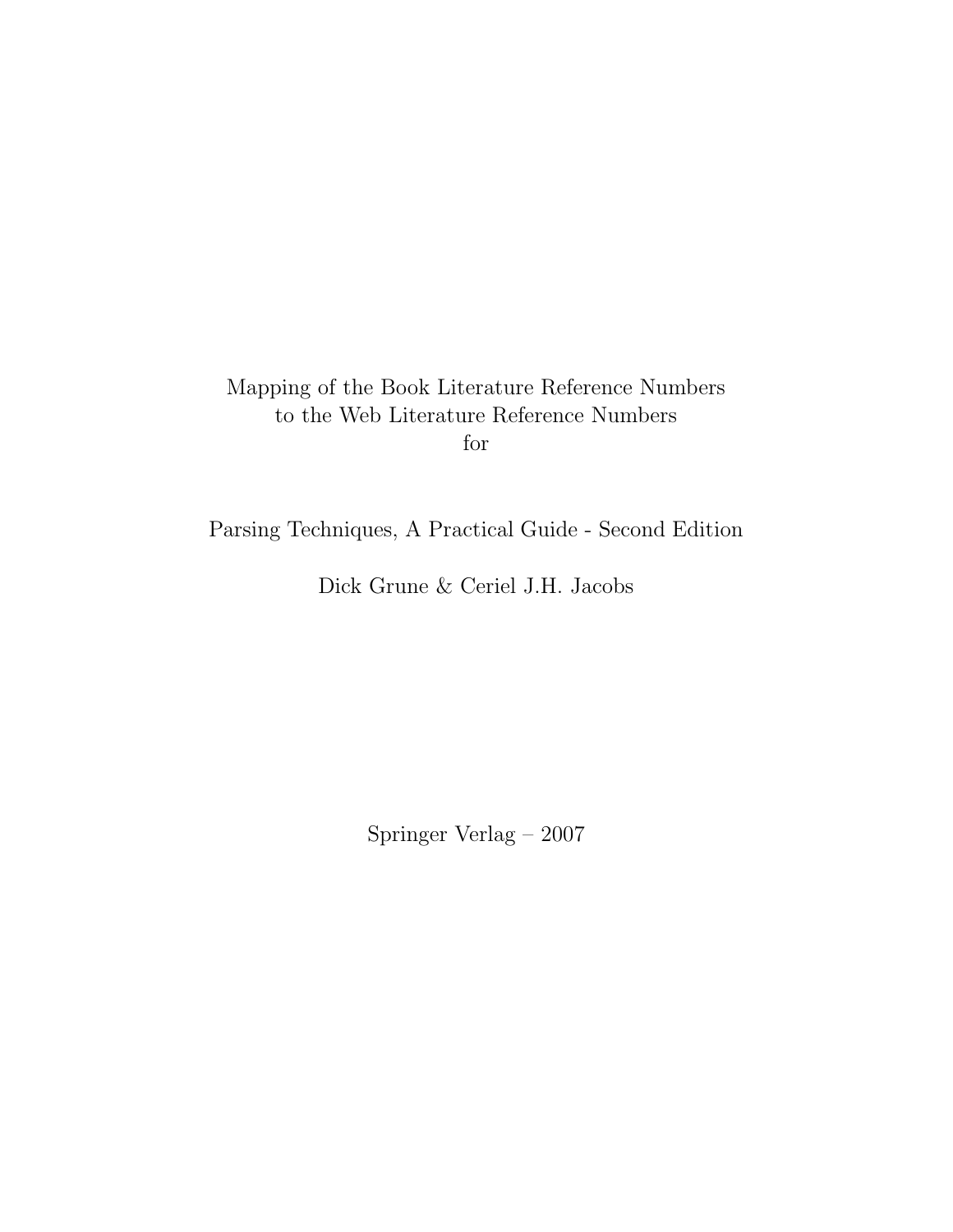Mapping of the book litrefs to the web litrefs for Page 1 Grune & Jacobs, Parsing Techniques, A Practical Guide - Second Edition Springer Verlag – 2007

| 1              | 11  | 36     | 127     | 71  | 311     | 106     | 404 | 141 | 511 |
|----------------|-----|--------|---------|-----|---------|---------|-----|-----|-----|
| $\overline{2}$ | 19  | 37     | 133     | 72  | 313     | 107     | 407 | 142 | 513 |
| $\overline{3}$ | 20  | 38     | 135     | 73  | 314     | 108     | 408 | 143 | 514 |
| $\,4\,$        | 23  | 39     | 136     | 74  | 315     | 109     | 409 | 144 | 518 |
| $\overline{5}$ | 24  | 40     | 138     | 75  | 318     | 110     | 410 | 145 | 521 |
| $\,6$          | 25  | 41     | 140     | 76  | 319     | 111     | 414 | 146 | 522 |
| $\overline{7}$ | 29  | 42     | 146     | 77  | 320     | 112     | 416 | 147 | 525 |
| $8\,$          | 30  | 43     | 151     | 78  | 321     | 113     | 418 | 148 | 537 |
| $\overline{9}$ | 31  | 44     | 160     | 79  | 325     | 114     | 420 | 149 | 538 |
| 10             | 38  | 45     | 162     | 80  | 326     | 115     | 421 | 150 | 539 |
| 11             | 40  | 46     | 169     | 81  | 331     | 116     | 422 | 151 | 548 |
| 12             | 43  | 47     | 176     | 82  | 332     | 117     | 424 | 152 | 550 |
| $13\,$         | 44  | 48     | 180     | 83  | 333     | 118     | 427 | 153 | 553 |
| 14             | 46  | 49     | 192     | 84  | 334     | 119     | 428 | 154 | 554 |
| $15\,$         | 47  | 50     | 196     | 85  | 335     | 120     | 431 | 155 | 562 |
| 16             | 54  | 51     | 203     | 86  | 337     | 121     | 436 | 156 | 564 |
| 17             | 59  | $52\,$ | 208     | 87  | 339     | $122\,$ | 438 | 157 | 565 |
| 18             | 62  | 53     | 211     | 88  | 343     | 123     | 439 | 158 | 567 |
| 19             | 63  | 54     | 214     | 89  | 347     | 124     | 450 | 159 | 568 |
| 20             | 64  | 55     | 220     | 90  | 356     | 125     | 456 | 160 | 569 |
| 21             | 67  | 56     | 225     | 91  | 357     | 126     | 458 | 161 | 570 |
| 22             | 70  | 57     | 226     | 92  | 360     | 127     | 462 | 162 | 571 |
| 23             | 72  | 58     | 250     | 93  | 361     | 128     | 464 | 163 | 574 |
| 24             | 80  | 59     | 265     | 94  | 362     | 129     | 469 | 164 | 575 |
| 25             | 83  | 60     | 272     | 95  | 367     | 130     | 473 | 165 | 578 |
| 26             | 86  | 61     | 277     | 96  | 368     | 131     | 475 | 166 | 579 |
| 27             | 90  | 62     | 279     | 97  | 373     | 132     | 481 | 167 | 581 |
| 28             | 91  | 63     | 286     | 98  | 375     | 133     | 487 | 168 | 582 |
| $\,29$         | 93  | 64     | $300\,$ | 99  | $376\,$ | 134     | 490 | 169 | 583 |
| 30             | 99  | 65     | 301     | 100 | 378     | 135     | 491 | 170 | 590 |
| 31             | 101 | 66     | 302     | 101 | 382     | 136     | 492 | 171 | 591 |
| 32             | 102 | 67     | 304     | 102 | 386     | 137     | 494 | 172 | 592 |
| 33             | 113 | 68     | 305     | 103 | 388     | 138     | 497 | 173 | 598 |
| 34             | 119 | 69     | 307     | 104 | $392\,$ | 139     | 498 | 174 | 599 |
| 35             | 120 | 70     | 309     | 105 | 403     | 140     | 503 | 175 | 601 |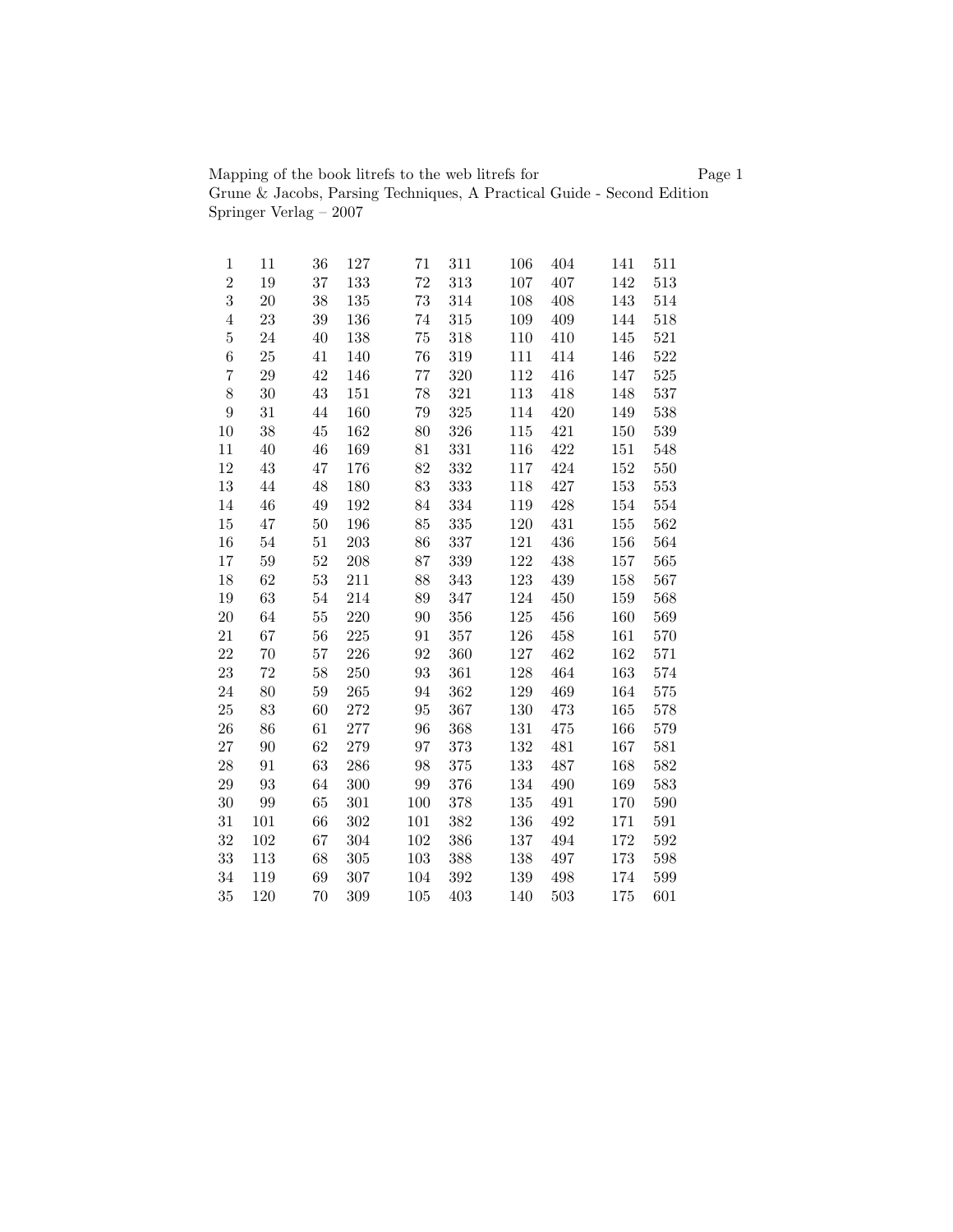Mapping of the book litrefs to the web litrefs for Page 2 Grune & Jacobs, Parsing Techniques, A Practical Guide - Second Edition Springer Verlag – 2007

| 176     | 602 | 211 | 649 | 246 | 762 | 281 | 859 | 316 | 994  |
|---------|-----|-----|-----|-----|-----|-----|-----|-----|------|
| 177     | 604 | 212 | 650 | 247 | 763 | 282 | 870 | 317 | 998  |
| 178     | 605 | 213 | 651 | 248 | 767 | 283 | 871 | 318 | 1005 |
| 179     | 606 | 214 | 652 | 249 | 768 | 284 | 874 | 319 | 1010 |
| 180     | 608 | 215 | 653 | 250 | 772 | 285 | 879 | 320 | 1017 |
| 181     | 609 | 216 | 654 | 251 | 774 | 286 | 881 | 321 | 1021 |
| 182     | 610 | 217 | 655 | 252 | 777 | 287 | 882 | 322 | 1028 |
| 183     | 611 | 218 | 656 | 253 | 783 | 288 | 884 | 323 | 1030 |
| 184     | 612 | 219 | 658 | 254 | 786 | 289 | 888 | 324 | 1031 |
| 185     | 614 | 220 | 659 | 255 | 791 | 290 | 887 | 325 | 1032 |
| 186     | 616 | 221 | 661 | 256 | 794 | 291 | 889 | 326 | 1033 |
| 187     | 617 | 222 | 662 | 257 | 796 | 292 | 896 | 327 | 1034 |
| 188     | 618 | 223 | 664 | 258 | 798 | 293 | 900 | 328 | 1036 |
| 189     | 619 | 224 | 675 | 259 | 800 | 294 | 907 | 329 | 1038 |
| 190     | 620 | 225 | 679 | 260 | 802 | 295 | 911 | 330 | 1045 |
| 191     | 621 | 226 | 681 | 261 | 803 | 296 | 918 | 331 | 1052 |
| 192     | 623 | 227 | 682 | 262 | 804 | 297 | 923 | 332 | 1068 |
| 193     | 624 | 228 | 684 | 263 | 805 | 298 | 932 | 333 | 1073 |
| 194     | 625 | 229 | 692 | 264 | 806 | 299 | 933 | 334 | 1077 |
| 195     | 627 | 230 | 703 | 265 | 810 | 300 | 934 | 335 | 1078 |
| 196     | 628 | 231 | 716 | 266 | 822 | 301 | 940 | 336 | 1084 |
| 197     | 629 | 232 | 719 | 267 | 823 | 302 | 943 | 337 | 1087 |
| 198     | 630 | 233 | 720 | 268 | 825 | 303 | 946 | 338 | 1097 |
| 199     | 631 | 234 | 726 | 269 | 824 | 304 | 949 | 339 | 1103 |
| 200     | 632 | 235 | 730 | 270 | 826 | 305 | 950 | 340 | 1104 |
| $201\,$ | 634 | 236 | 735 | 271 | 828 | 306 | 954 | 341 | 1107 |
| 202     | 635 | 237 | 743 | 272 | 829 | 307 | 955 | 342 | 1115 |
| 203     | 638 | 238 | 745 | 273 | 833 | 308 | 956 | 343 | 1120 |
| 204     | 639 | 239 | 746 | 274 | 834 | 309 | 957 | 344 | 1121 |
| 205     | 640 | 240 | 747 | 275 | 838 | 310 | 959 | 345 | 1122 |
| 206     | 641 | 241 | 748 | 276 | 840 | 311 | 969 | 346 | 1124 |
| 207     | 642 | 242 | 750 | 277 | 844 | 312 | 970 | 347 | 1127 |
| 208     | 643 | 243 | 751 | 278 | 847 | 313 | 988 | 348 | 1129 |
| 209     | 644 | 244 | 756 | 279 | 849 | 314 | 990 | 349 | 1135 |
| 210     | 648 | 245 | 758 | 280 | 853 | 315 | 993 | 350 | 1141 |